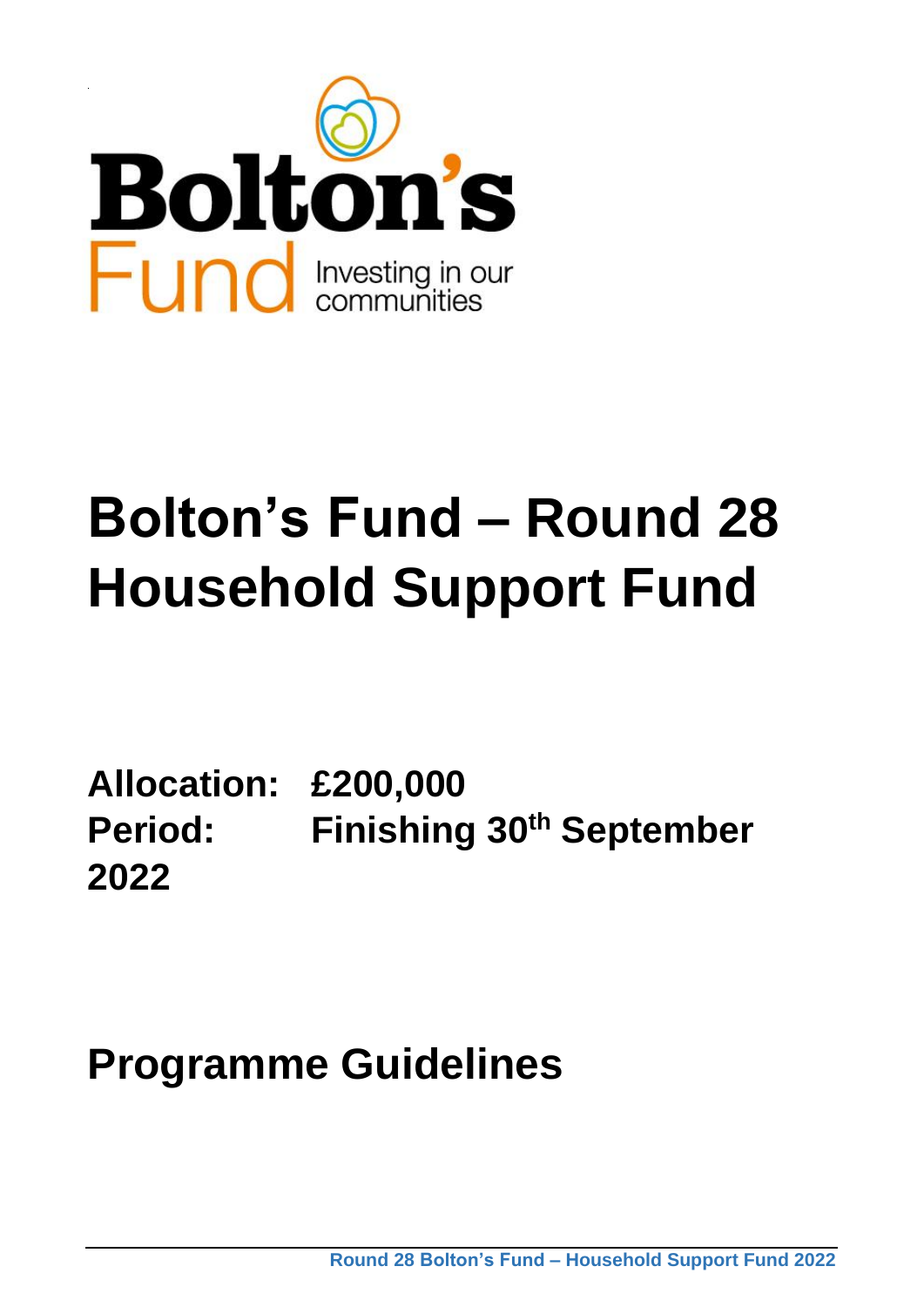#### **Background to the Fund**

Bolton's Fund, via the Department for Work and Pensions (DWP) has committed **£200,000** investment to enable Voluntary, Community and Social Enterprise (VCSE) groups to support vulnerable households in need of additional support. The timescale for delivery of this programme is April to September 2022.

The fund is designed to support households in the most need, particularly those including children and pensioners, who would otherwise struggle with energy, food and water bills. It can also be used to support households with essential costs related to those items and wider essential costs. In exceptional cases of genuine emergency, it can additionally be used to support housing costs where existing housing support schemes do not meet this exceptional need. (This may include households not currently in receipt of DWP welfare benefits).

The **priority groups** for this funding are:

- Households with a child (see definition below)
- Household with a pensioner (see definition below)
- Other low-income households, particularly those who cannot increase their income through work:
	- $\circ$  people with disabilities
	- o unpaid carers
	- o parents of very young children
	- o care leavers
- Young people with SEND

#### **Definitions**

#### **Household with a child**

- Any household containing any person:
	- o who will be under the age of 19 as at 30 September 2022 or
	- $\circ$  a person aged 19 or over in respect of whom a child-related benefit (for example, Child Benefit) is paid or free school meals are provided.

 $\_$  , and the set of the set of the set of the set of the set of the set of the set of the set of the set of the set of the set of the set of the set of the set of the set of the set of the set of the set of the set of th

o Where an eligible child lives on his or her own.

#### **Household with a pensioner**

 Any household containing any person: who has reached state pension age by 30th September 2022.

#### **Care leavers and SEND**

a person aged 19 to 25 with special educational needs and disability (SEND) and/or care leavers may still be eligible for grant support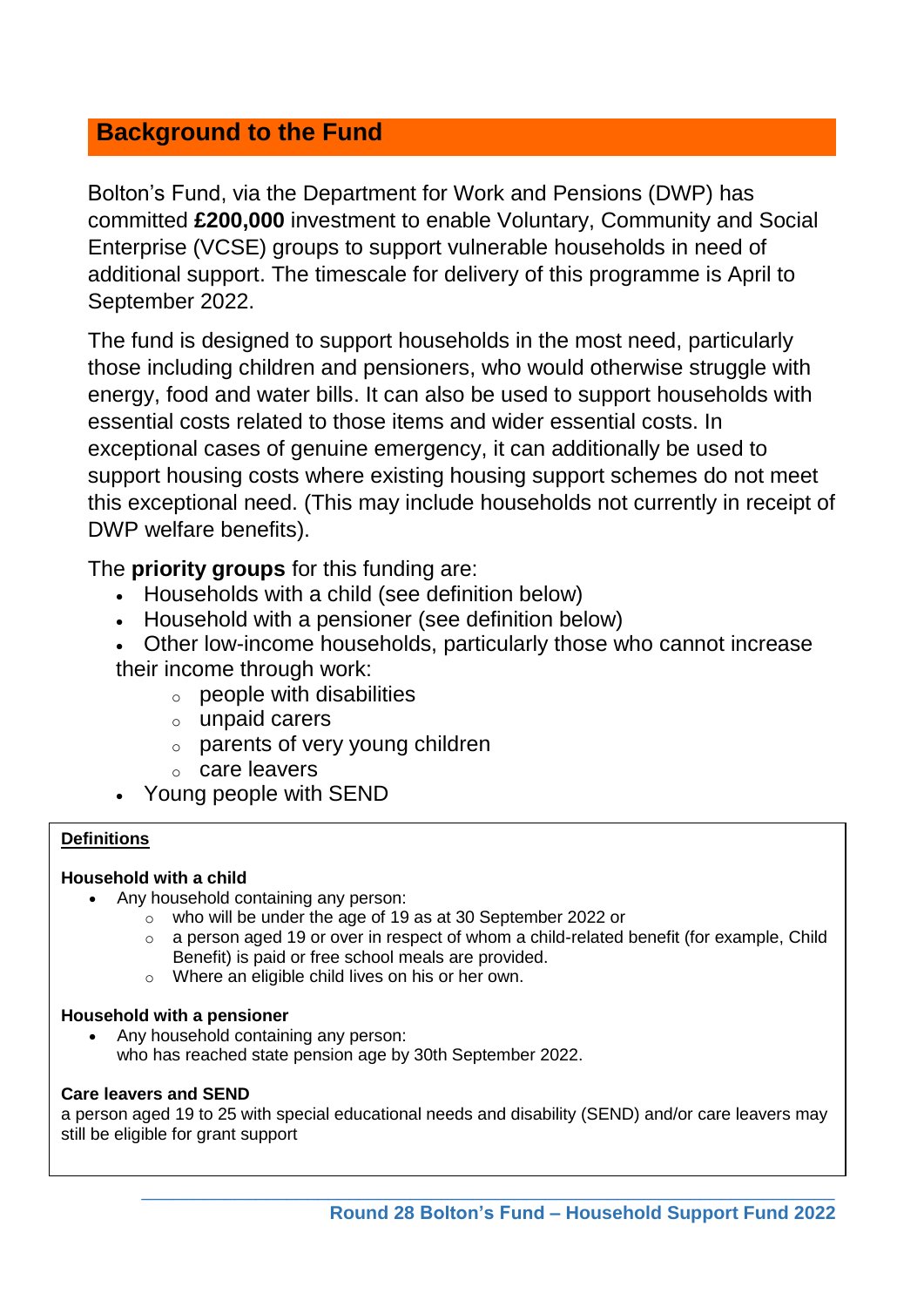# **Funding Priority**

#### **Successful projects must achieve at least one of the following outcomes:**

- supporting households with the cost of energy
- supporting households with essential costs related to those items and with wider essential costs.
- In exceptional cases of genuine emergency can additionally be used to support housing costs where existing housing support schemes do not meet this exceptional need.

# **What will the Fund Support?**

This funding may only be used to support households in need of additional support who are struggling with energy, food and water bills. Some examples of what the funding can be spent on include:

- **Energy**  energy and water costs
- **Food** Food, cash or vouchers
- **Essentials**  linked to energy and water including sanitary products, warm clothing, soap, blankets, boiler service/repair, purchase of equipment including fridges, freezers and ovens.
- **Wider essentials** needs not linked to energy and water can be included. These may include, but are not limited to, support with other bills including broadband or phone bills, clothing, and essential transport-related costs such as repairing a car, buying a bicycle or paying for fuel. This list is not exhaustive.
- **Emergency circumstances relating to housing costs** including:
	- Individuals in receipt of some other form of housing support could still qualify for the other elements of the Household Support Fund, such as food, energy, water, essentials linked to energy and water and wider essentials.
	- The fund can exceptionally and in genuine emergency be used to provide support for historic rent arrears built up prior to an existing benefit claim for households already in receipt of Universal Credit.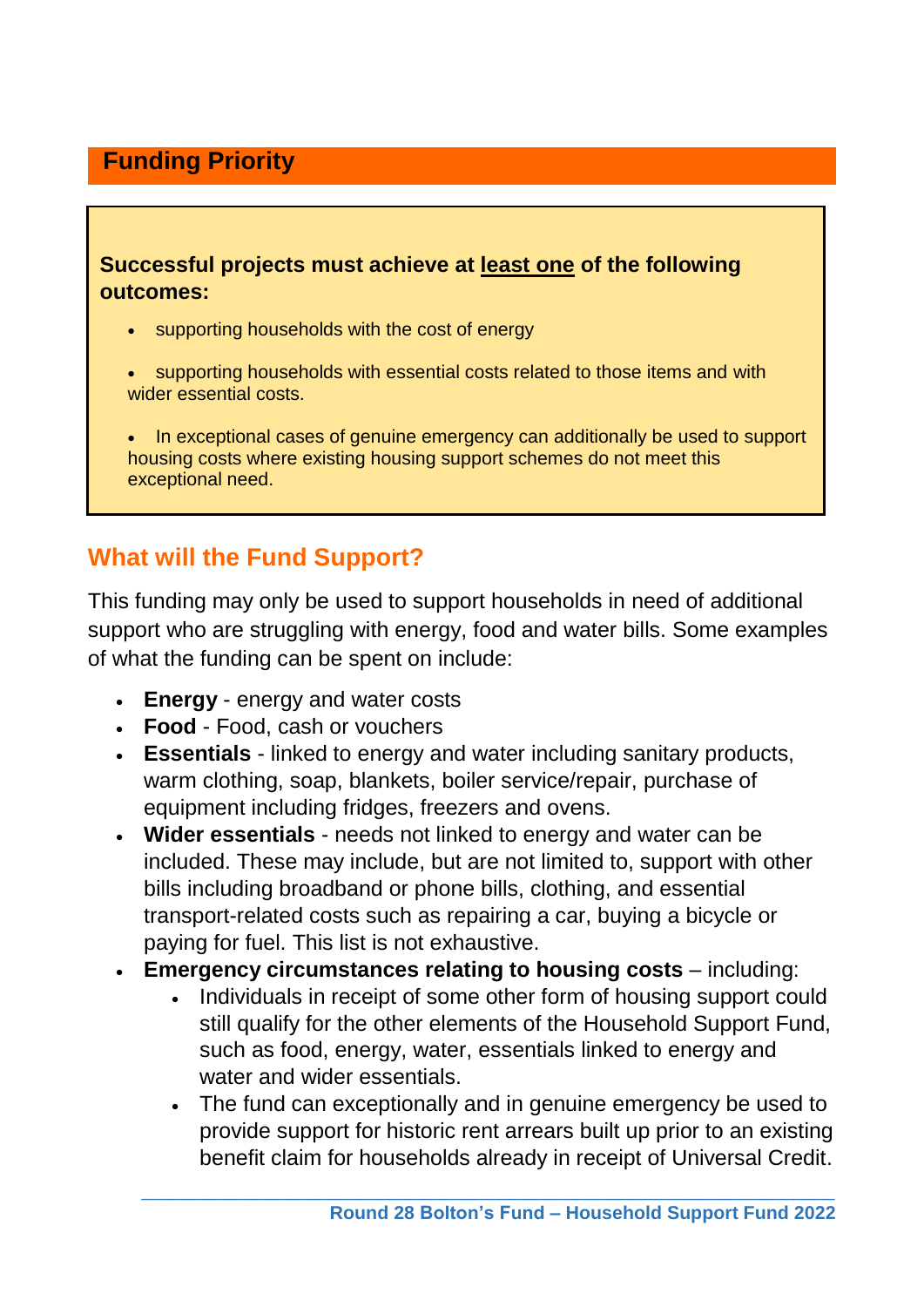**Reasonable administration costs**

## **Risk Management**

 $\triangleright$  Successful applicants will need to have procedures in place to ensure their work complies with official guidance.

Successful applicants will need to comply with all food safety regulations. Where necessary (where handling higher risk foods or cooking for the community) successful applicants will need to be registered with the local authority.

Please see Bolton Council [food business registration](https://www.bolton.gov.uk/business-licenses/food-business-registration) for more information.

## **Data Collection**

 $\triangleright$  To satisfy the requirements of DWP, organisations receiving funding will need to have procedures in place, to collect and produce information in relation household composition and the category of support that is given. The forms will be set out as follows:

|       | Table 3: Total Value of Awards split by Household Composition |                                         |                                            |                        |                                                                   |  |  |
|-------|---------------------------------------------------------------|-----------------------------------------|--------------------------------------------|------------------------|-------------------------------------------------------------------|--|--|
|       |                                                               | a<br><b>Households</b><br>with Children | b) Households<br>with<br><b>Pensioners</b> | c) Other<br>households | d) Total amount provided<br>to vulnerable households<br>$(a+b+c)$ |  |  |
| Row 1 | Spend (£s)                                                    |                                         |                                            |                        |                                                                   |  |  |
| Row 2 | Volumes                                                       |                                         |                                            |                        |                                                                   |  |  |

|                  | Table 4: Total Value of Awards Split by Category |                        |         |                                                |                     |                     |                                                                              |  |
|------------------|--------------------------------------------------|------------------------|---------|------------------------------------------------|---------------------|---------------------|------------------------------------------------------------------------------|--|
|                  |                                                  | a) Energy<br>and Water | b) Food | c) Essentials<br>linked to Energy<br>and Water | d) Wider Essentials | e) Housing<br>Costs | e) Total amount<br>provideed to<br>vulnerable<br>households<br>$(a+b+c+d+e)$ |  |
| Row 1            | Spend (£s)                                       |                        |         |                                                |                     |                     |                                                                              |  |
| Row <sub>2</sub> | Volumes                                          |                        |         |                                                |                     |                     |                                                                              |  |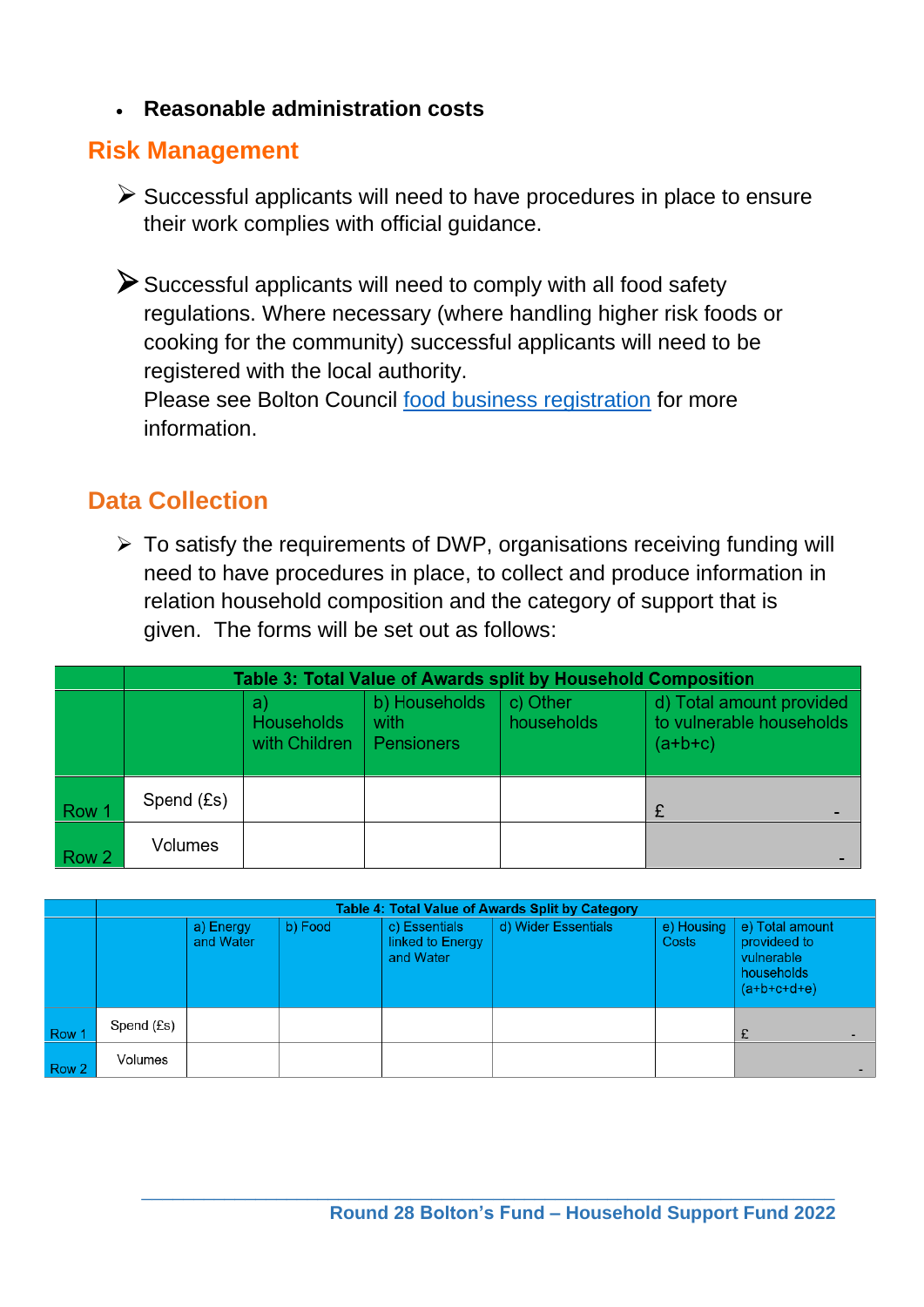In your application, please outline how you will collect this information.

# **How Much Money Can You Apply For?**

| <b>Small Grants Level 1</b>                                                                 | up to £1,500       |  |  |  |
|---------------------------------------------------------------------------------------------|--------------------|--|--|--|
| <b>Small Grants Level 2</b>                                                                 | up to $£5,000$     |  |  |  |
| <b>Medium Grants</b>                                                                        | £5,001 $-$ £25,000 |  |  |  |
| <b>Large Grants</b>                                                                         | £25,001 - £50,000* |  |  |  |
| * If applying at this level, please contact Liz McNabb with an expression of interest first |                    |  |  |  |
| Liz@boltoncvs.org.uk.                                                                       |                    |  |  |  |

**PLEASE NOTE:** You may only apply for one investment at any of the levels listed.

## **What Are the Time Scales?**

| <b>Fund Open</b>                        | Monday 16 <sup>th</sup> May 2022      |
|-----------------------------------------|---------------------------------------|
| Deadline for<br>applications:           | 11.59pm Sunday 29th May 2022          |
| <b>Applications are</b><br>made online: | <b>Login for Funding Applications</b> |
| All Projects must be<br>completed by    | 30 <sup>th</sup> September 2022       |

## **How To Apply**

Log on to the Bolton CVS website and go to: [Login for Funding Applications](https://www.boltoncvs.org.uk/log-insubmit-monitoring)

We will look at the amount you are asking for to decide which level you are applying for.

**Assistance:** If you have difficulties accessing an online format or would like help with your application, please contact Bolton CVS for support. We are here to help.

 $\_$  , and the set of the set of the set of the set of the set of the set of the set of the set of the set of the set of the set of the set of the set of the set of the set of the set of the set of the set of the set of th

## **What Can't You Spend the Money On?**

**This funding round will not fund:**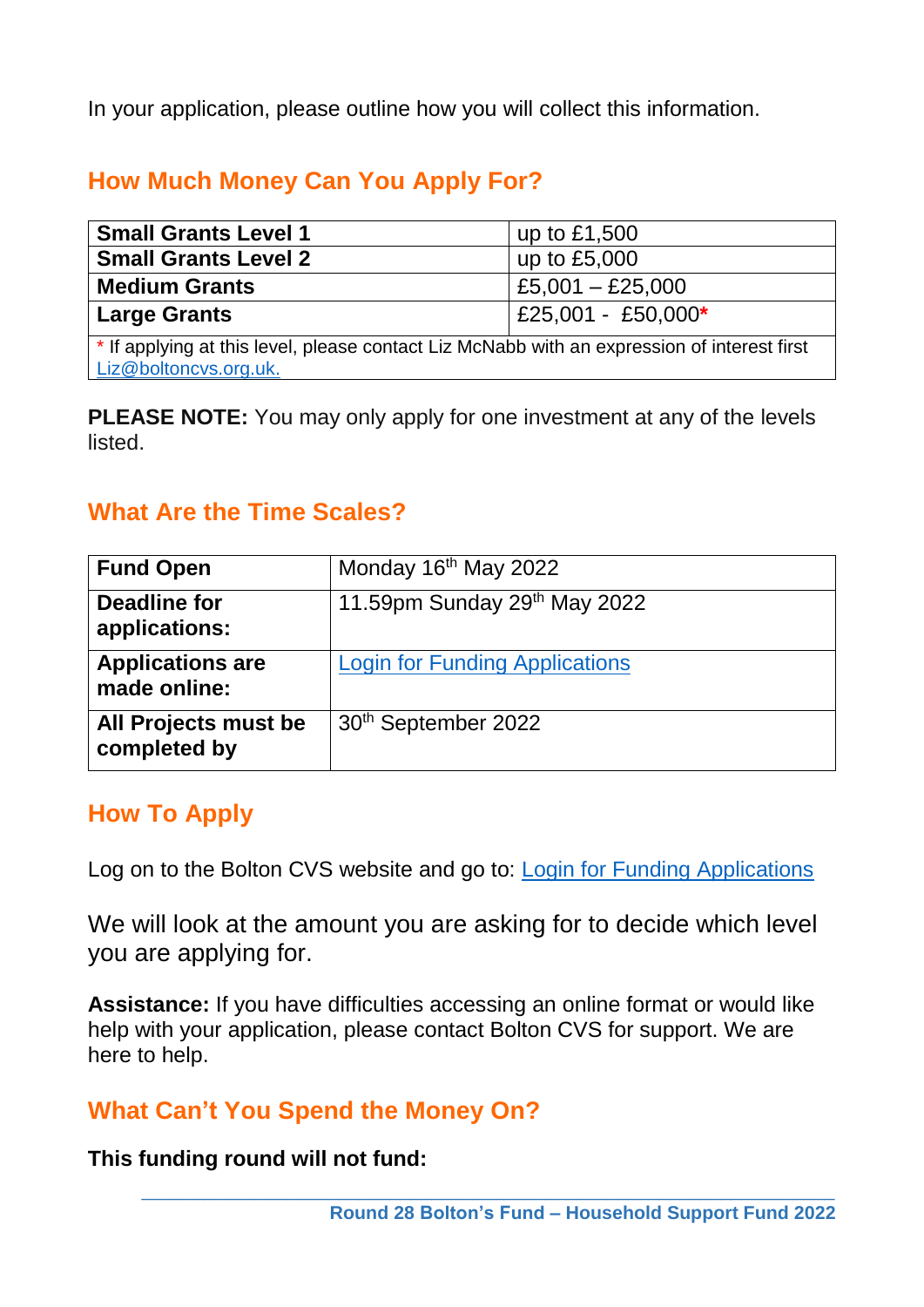- Advice services including debt advice
- The fund cannot be used to provide mortgage support, though homeowners could still qualify for the other elements of the fund

#### **Usual exceptions apply:**

- We will not fund the purchase of equipment for a one-off activity or event or equipment for distribution to community members.
- Trips, outings, meals, parties or any other one-off activity that does not demonstrate significant community benefit.
- The purchase of alcohol.
- Activities of a political or specific religious nature.
- Projects that will be primarily of benefit to people living outside the Bolton Local Authority Area.
- Work that statutory bodies (such as schools or local authorities) have a duty to fund.
- Local government or NHS bodies.
- Wages of sports coaches and instructors (paid or volunteers) who are not listed on Bolton Council's Sport Coaches and Instructors Register, where the grant is for work with people aged under 18 years' old.
- Individuals or organisations on behalf of individuals.
- Costs to be passed on to other organisations, for example, Parent Teacher Associations (PTA's) applying on behalf of schools.
- Project and delivery costs incurred or those that are paid for, before a grant is confirmed.
- Projects taking place outside of the UK.
- Deficit funding or repayment of loans, interest or fines.
- Fundraising for another organisation.

# **About Bolton's Fund**

Bolton's Fund has been established to test new and innovative ways of investing and valuing our communities. The Fund is an established investment programme for the voluntary, community and social enterprise (VCSE) sector in Bolton, bringing together funding from Bolton Council, NHS Bolton Clinical Commissioning Group, Bolton at Home and Bolton CVS.

Bolton's Fund investments reflect Bolton's Vision 2030 priorities and evidence based principles from the Marmot Review Report, which outlines the principle causes of health inequality.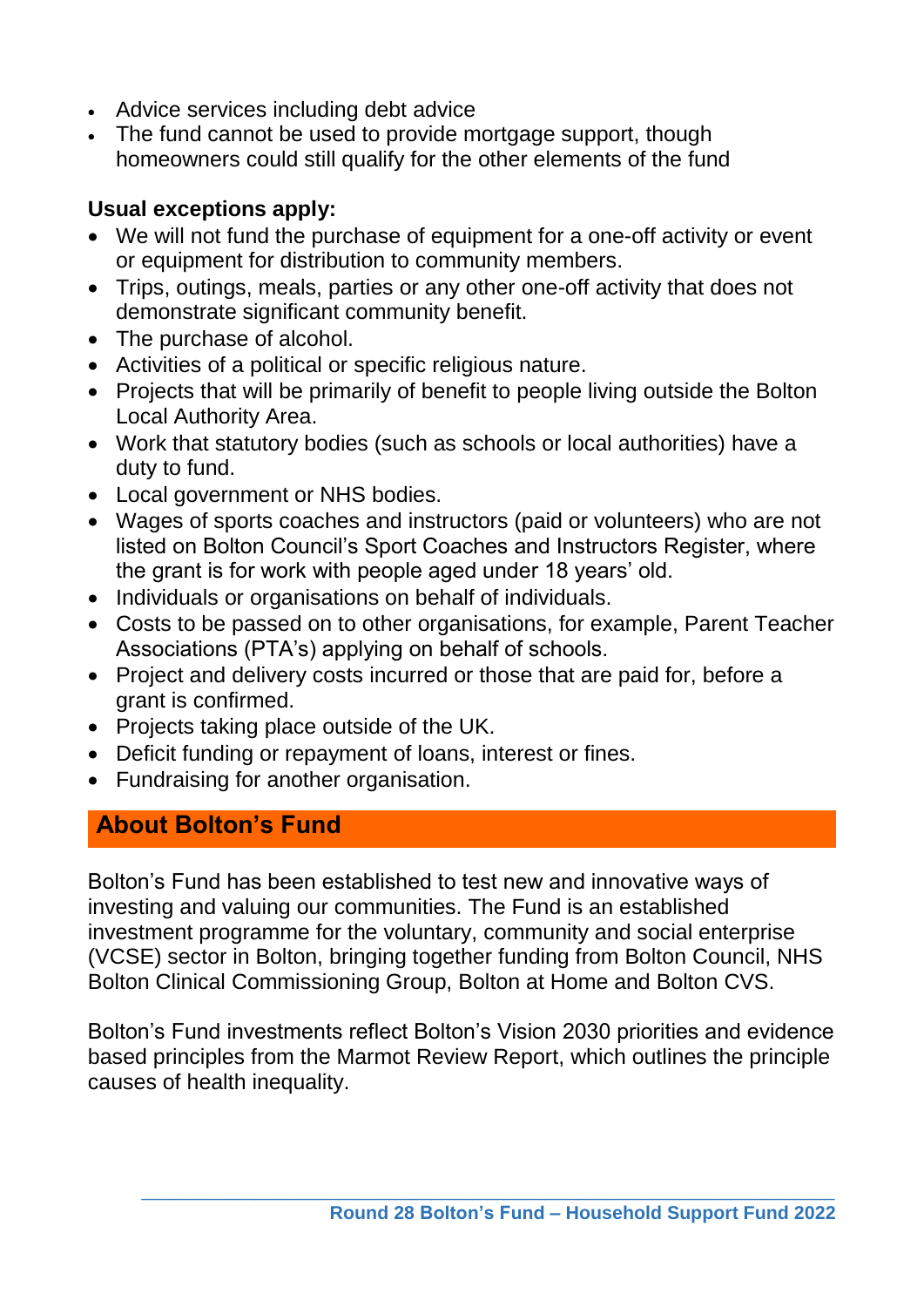The six fund priorities are driven by Bolton's Vision 2030 and the priority areas of focus are informed through Bolton's Joint Strategic Needs Assessment (JSNA), co-design with communities and community intelligence:

- 1. Children getting the best start in life.
- 2. Promoting healthy lifestyles and preventing ill health.
- 3. Empowering everyone in Bolton to reach their potential and take control of their lives.
- 4. Fair employment and good work for all.
- 5. Protecting and improving our environment to ensure a healthy standard of living for all.
- 6. Stronger, cohesive, more confident communities in which people feel safe, welcome and connected.

The priorities for this opportunity have been co-designed through reviewing the key priorities from the JSNA and working with Bolton Council's lead for community cohesion, to ensure that the areas of focus for funding reflect the current issues facing Bolton residents and the place.

## **Completing the Application Form**

#### **How to Answer Section 1: Briefly describe what your group does and what you propose to do?**

- Tell us in one line what you do, for example, *"we specialise in running outdoor activities for young people across Bolton".*
- Then tell us what you want to do with the funding give all the nuts and bolts here, **who** will do **what**, **when** and **how**.

 $\_$  , and the set of the set of the set of the set of the set of the set of the set of the set of the set of the set of the set of the set of the set of the set of the set of the set of the set of the set of the set of th

#### **How to Answer Section 2: Your Budget**

It's very important that you provide a clear break-down of how you have calculated your costs.

Example 1

Acceptable: 3 x chest freezers @ £150.00 each = £450.00 (inc VAT)

Not acceptable: Chest Freezers £450.00

#### **How to answer the two questions in Section 3:**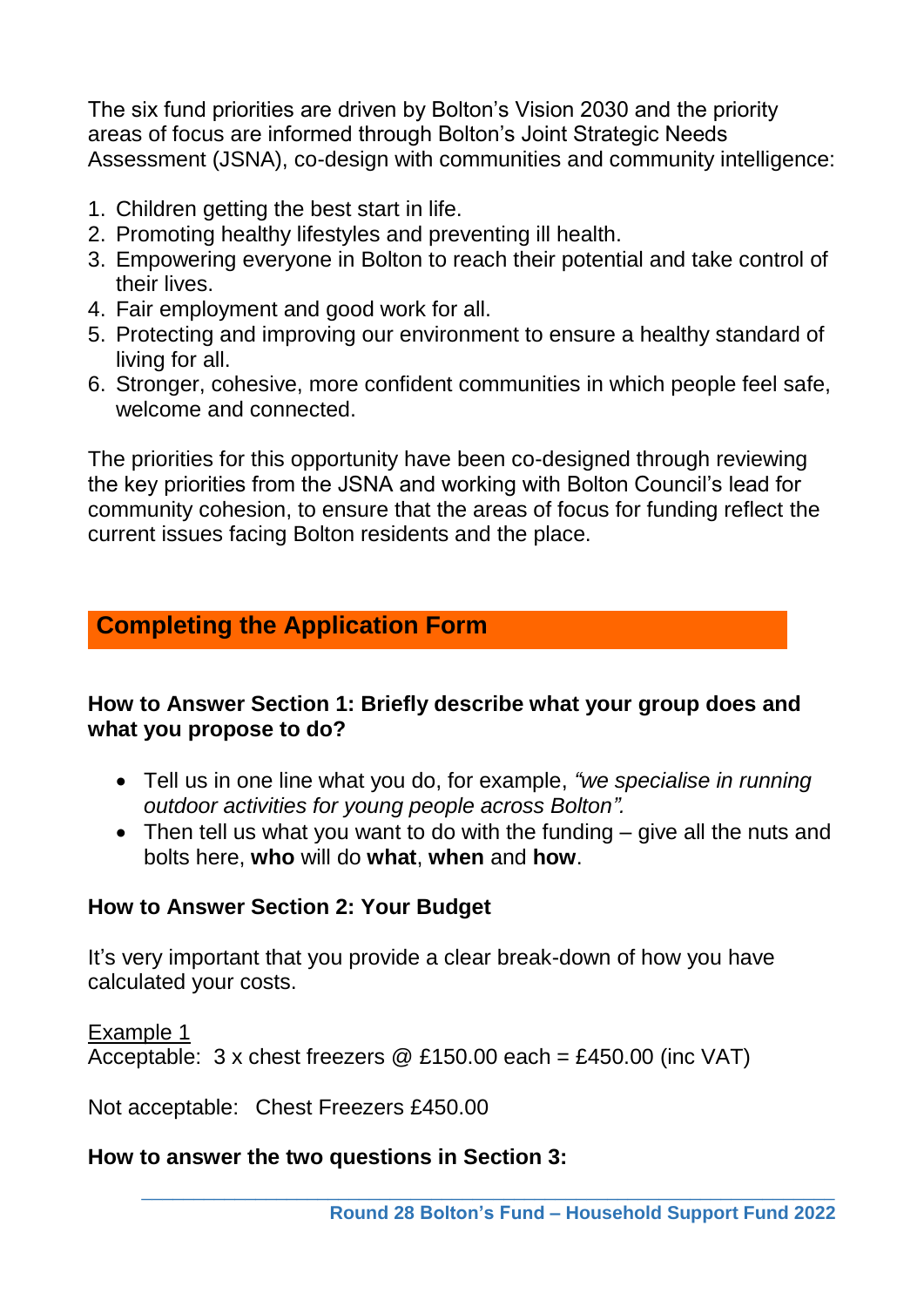Tell us about the specific need you wish to address and what you have done to find out this is needed and who has been involved?

- What specific household support is needed that you know about?
- How you know this?
- Tell us why the items you are asking for funding for are essential
- How do you know where the need is?
- Are there specific families, individuals you are in touch with and know are experiencing hardship?

In the second section you can tell us, how the people involved your project have been involved in the planning. For example, do you have volunteers who have been staying in touch with members of your group and are able to identify certain individuals or families experiencing particular hardship due to rising living costs.

#### **How to answer Section 4: Your Project Outcomes**

Please refer to the **Funding Priorities** in the orange box above when you answer Section 4 on the application form.

Think about what you will report back to us. We'll expect basic information such as:

- How many households you will support?
- What type of household they are (are there children or pensioners living there)?
- How much you have spent per household
- How much you have spent by category (
- What their essential needs are?
- You could include some demographic information (age, employment status, ethnicity, if they have a disability etc.)

Acceptable outcome:

- $\triangleright$  By the end of this project, approximately x households in x area of Bolton will have received help with the costs of their energy bills between June and September 2022.
- $\triangleright$  Approximately x pensioners will receive a care package of food, blankets and essential supplies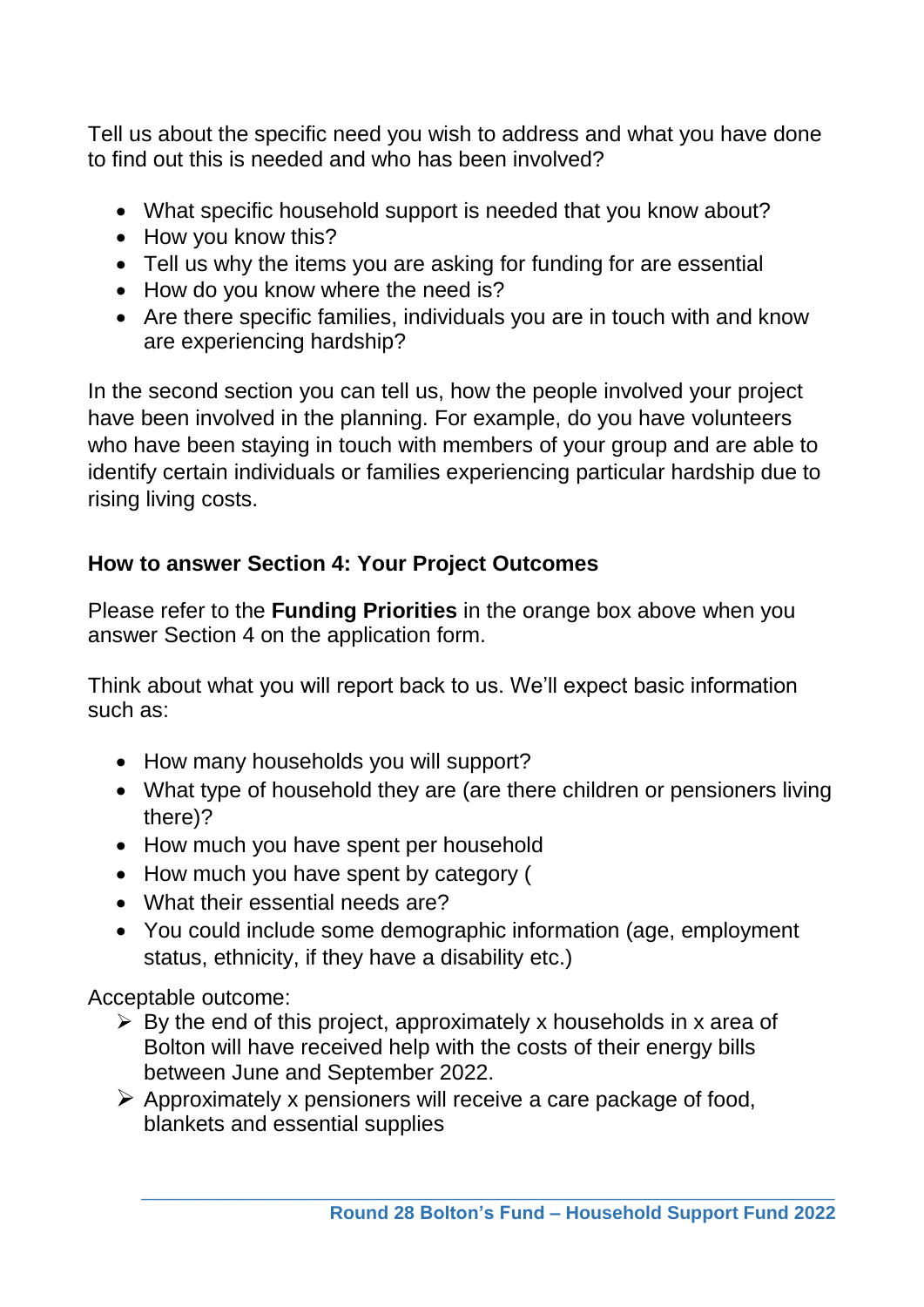- $\triangleright$  We also ask about the wider social value your project will bring. Please tell us about:
	- o Any additional environmental benefits
	- o Any challenges or changes made due to Covid-19
	- o Wider or additional economic benefits
	- o How many volunteers and volunteer hours will be needed to deliver the project.

#### **What do Assessors consider when looking at your application?**

- How well your proposed project outcomes address the fund priorities (*section 4 of the application form).*
- How clear, well planned and realistic your planned activities are *(section1 of the application form).*
- How well you have identified the need for your proposed work in the geographic area or with the individuals, you plan to work with *(section 3 of the application form).*
- How well you worked with individuals to identify what will work best so you can justify why you plan to work in a certain location, with certain people or work in a certain kind of way *(section 3 of the application form).*
- How well you have identified other groups doing similar work in the area and how you demonstrate you will join up with or complement that work, or address any gaps.
- Activities where members of the community concerned are leading and where the people most affected have a sense of ownership and control of the activity or project.
- Activities that demonstrate connectivity with other organisations to maximise their benefit to communities.
- Funding decisions will have consideration for the reach of funds to ensure that funding reaches all corners of our communities and benefits everyone.

## **Who is Eligible to Apply?**

There are minimum standards you must meet to be eligible to apply for funding. If you need help with any of the points below, please don't hesitate to contact the team at Bolton CVS as we are here to help.

 $\_$  , and the set of the set of the set of the set of the set of the set of the set of the set of the set of the set of the set of the set of the set of the set of the set of the set of the set of the set of the set of th

Please click: [Minimum Requirements for Applicants](https://www.boltoncvs.org.uk/sites/boltoncvs.org.uk/files/Bolton%27s%20Fund%20minimum%20Requirements%20what%20we%20can%20fund%20Oct%202020.pdf)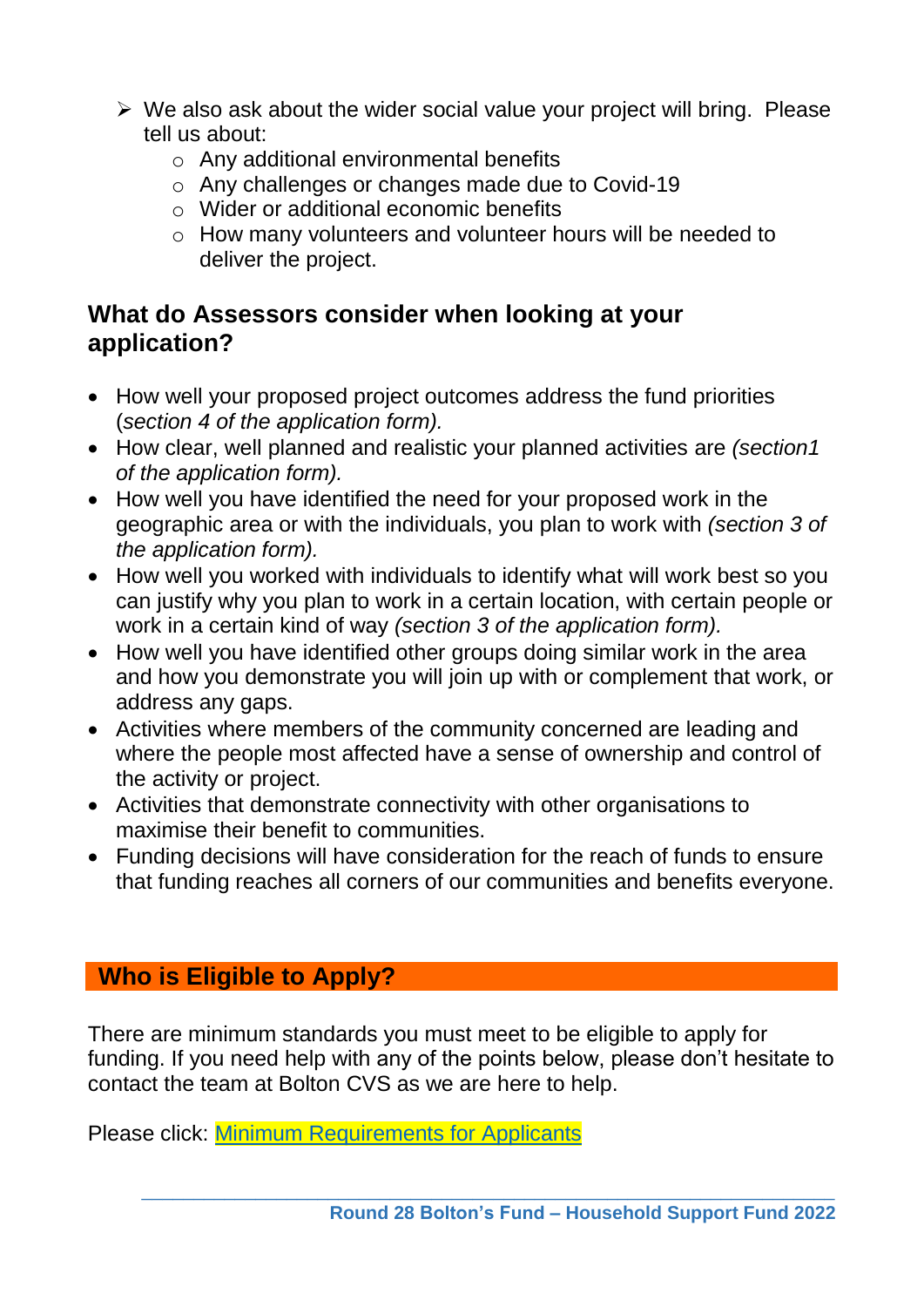#### **Multiple applications across different rounds of funding**

There may be times when groups or organisations wish to apply to different 'rounds' of the Bolton's Fund to carry out their activities. The points below aim to highlight what individual groups or organisations need to consider in such circumstances:

- Eligible voluntary, community and social enterprise (VCSE) sector groups and organisations are welcome to apply for all levels of investment through the Bolton's Fund.
- Groups and organisations are ordinarily restricted to one application per funding round.
- In all instances, groups and organisations that make an application in another round of funding where they already hold a 'live investment' from the Bolton's Fund will be further assessed to ensure that it is for different activities or a different project.
- Individual groups or organisations already in receipt of any amount less than £5k, are eligible to make multiple applications across different rounds to the Bolton's Fund for appropriate projects and activities within any 12 month period without the need to check with Bolton CVS.
- Any group or organisation that already has a current total investment value in excess of £10,000 (from either 1 or multiple investments) from the Bolton's Fund should contact Bolton CVS before making an application in a different round.
- Where a group or organisation is involved in a formal partnership, alliance or similar approach that is funded through the Bolton's Fund, holding an existing investment does not exclude that organisation applying for other opportunities or partnerships through the Bolton's Fund. Groups or organisations already receiving more than £10k through the Bolton's Fund for their individual organisation in this way should contact Bolton CVS before making an application if they wish to apply for further '**medium**' or '**larger**' investments within any 12-month period.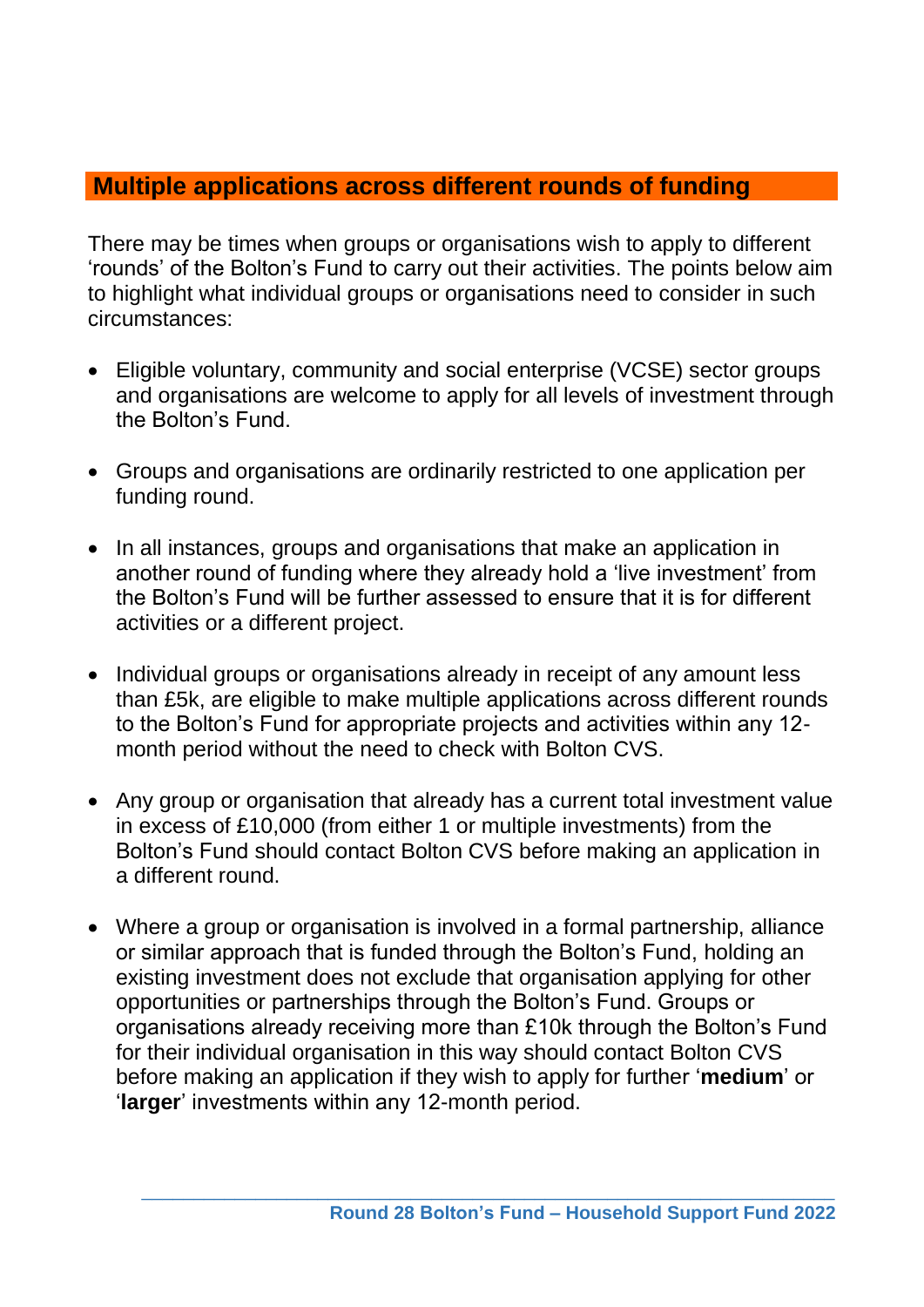• Bolton CVS will provide the decision making panel with details of all applicants that have 1 or more live-funded projects, in order to support transparent decision making around the allocation of funds.

If you're unclear, please don't hesitate to contact the Bolton CVS team for further information.

#### **Social Value**

**What is Social Value?** Social value is about the wider benefits your project could bring. This could be to the environment, our local economy as well as promoting inclusion, empowerment and happiness. For example:

- If your project involves local volunteers, it could bring new skills and expertise to Bolton.
- If your project builds in environmental benefits by reducing car use, reducing, re-using or recycling materials. Or, by encouraging people to understand, enjoy and protect our wildlife, local nature reserves and green spaces.
- You could decide to purchase materials for your project from an independent retailer in Bolton, resulting in increasing the amount of money circulating within Bolton.
- Your project could require a new paid post. If you employed a Bolton resident, the resulting social value would be that you have contributed to the local economy.
- Your project could be working in partnership with a local business to harness additional skills and resources for the benefit of our community.
- You could decide to use apples grown in people's gardens, collected by volunteers, to make apple pies for a community event. As a result, your wider social value may be empowered individuals and increased connections.

#### **What happens once you submit your application?**

Once we have received your application we will complete initial checks to ensure:

- That you meet our [minimum standards for](https://www.bbcchildreninneed.co.uk/wp-content/uploads/2019/09/External-Minimum-Standards.pdf) eligibility.
- Your application is eligible to apply for the fund.
- That you have completed all outstanding monitoring for any other applications you have that are managed by Bolton CVS.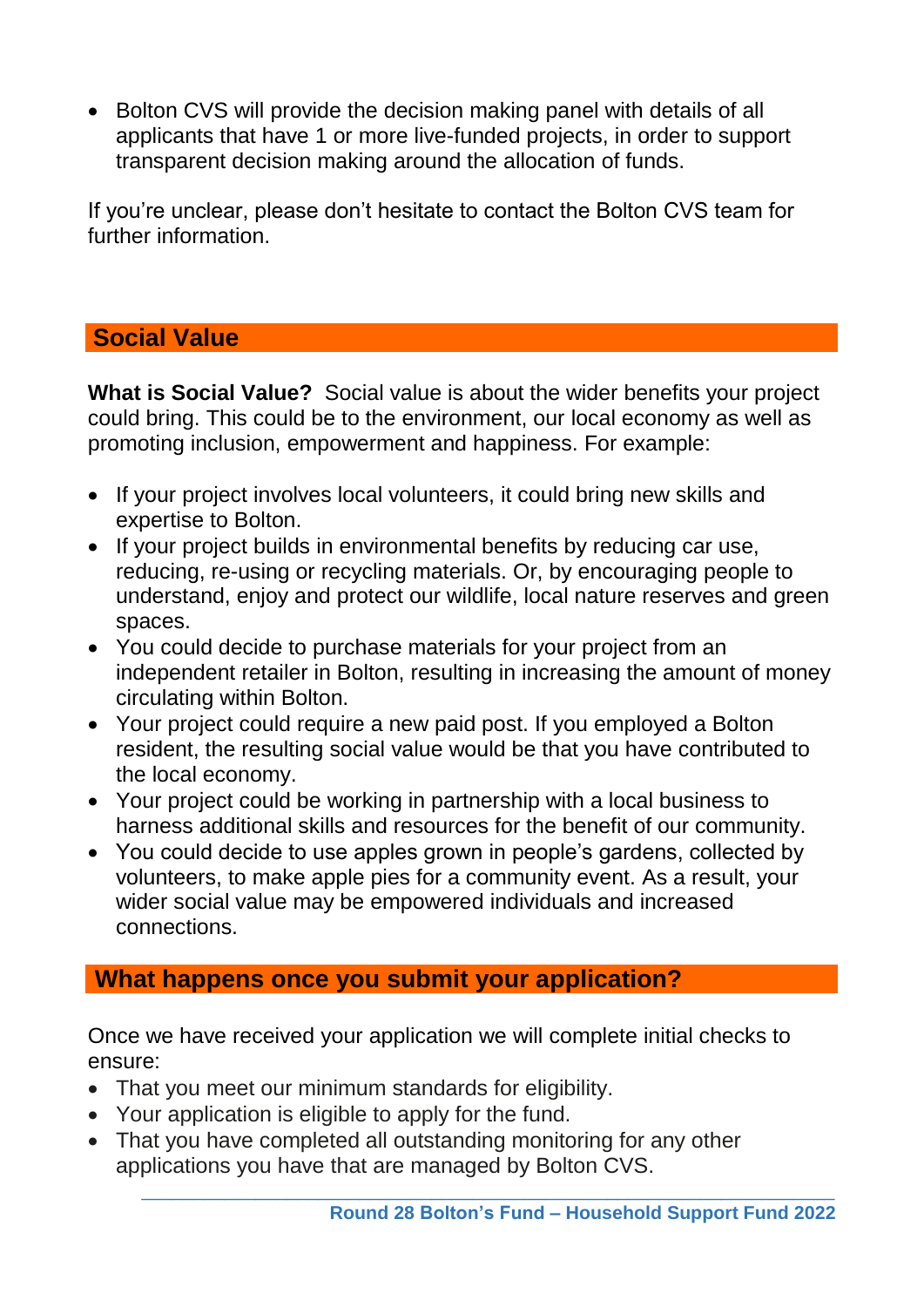That you have answered all the questions.

If you meet all the above your application is then passed for assessment. Each application will be assessed separately by a minimum of 3 volunteer trained grant assessors who will score your application according to the set criteria. The total scores are then collated and presented at a panel meeting where the assessors meet together to make the decision. Other factors, such as the total number of eligible applications and the total amount available for investment are considered by the panel.

## **Information about the Bolton's Fund Grant assessors**

- Assessors represent individuals from Bolton's Fund partners, community volunteers and representatives of Bolton-based voluntary and community groups and organisations.
- Assessors regularly change we don't have the same assessors each year or for each funding decision.
- All assessors are volunteers AND volunteer their time.
- All assessors are provided with training and support from Bolton CVS.
- We do not invite members of Bolton Council or those standing for election to assess funding applications.
- No Bolton CVS staff, volunteers or trustees are involved in panel decision making.
- Conflict of interest is managed through an open and transparent 'declaration of interest process'. Conflicts of interest are recorded when appointed as an assessor and at each panel meeting.

#### **Support and Further Information from Bolton CVS**

If you would like to chat about a potential application or you need help with the application form, please contact us on:

01204 546 010 or email [funding@boltoncvs.org.uk.](mailto:funding@boltoncvs.org.uk)

You can also refer to the funding information pages on the Bolton CVS website: [https://www.boltoncvs.org.uk/funding.](https://www.boltoncvs.org.uk/funding)